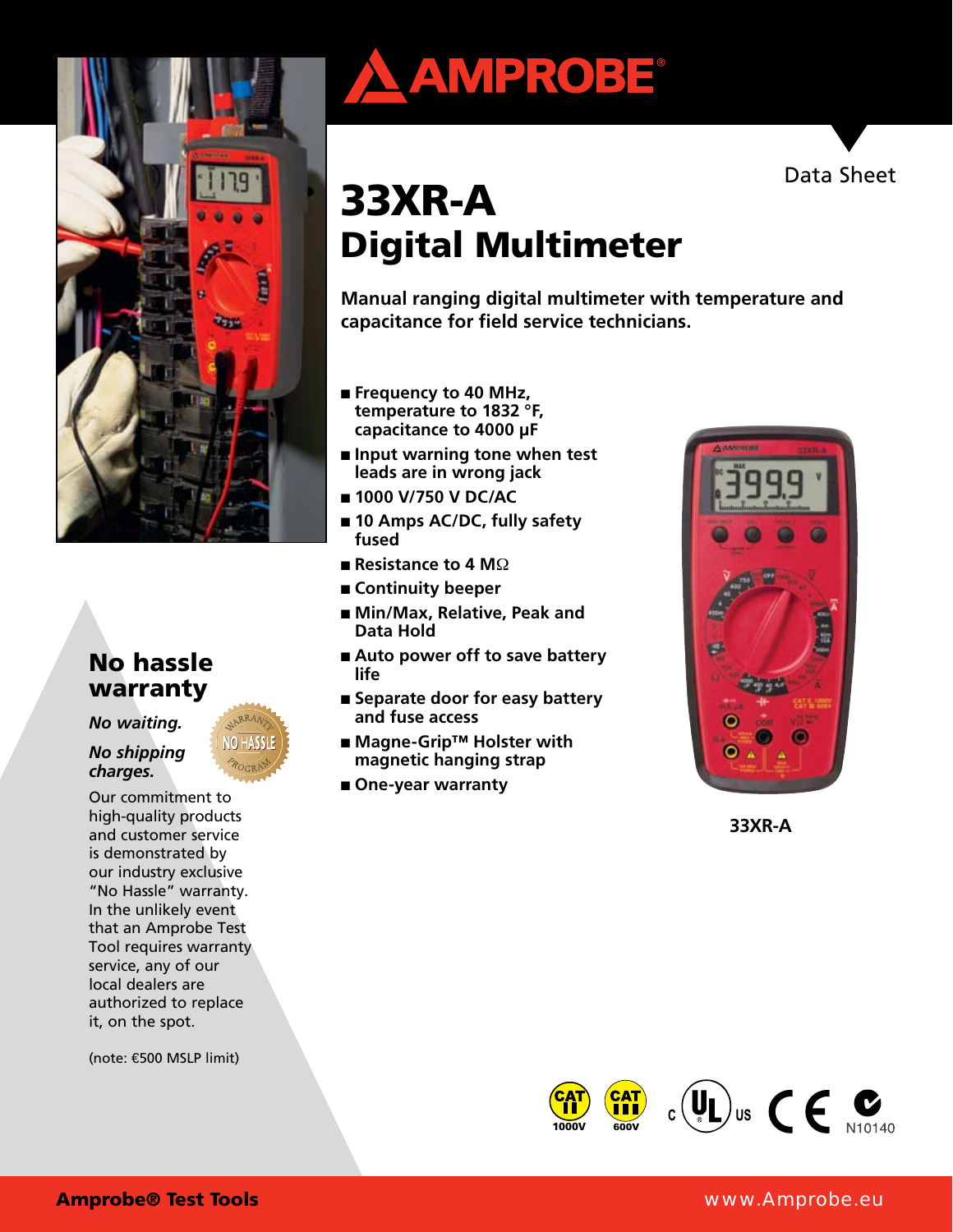

# **33XR-A Digital Multimeter**

# Data Sheet

# **General Specifications**

| <b>Manual Ranging</b> |
|-----------------------|
|                       |

| Display:                      | 3-3/4 digit LCD, 3999 counts with 41-segment analog bar graph   |
|-------------------------------|-----------------------------------------------------------------|
| <b>Display Update Rate:</b>   | 2/sec, nominal                                                  |
| <b>Power Battery:</b>         | 9 V NEDA 1604, JIS 006P, IEC 6F22                               |
| <b>Battery Life:</b>          | 300 hrs typical (alkaline)                                      |
| <b>Operating Temperature:</b> | 0 °C to 45 °C at $<$ 70 % R.H.                                  |
| <b>Storage Temperature:</b>   | -20 °C to 60 °C, 0 to 80 % R.H. with battery removed from meter |
| <b>Dimensions:</b>            | 196 x 92 x 60 mm (7.7" x 3.5" x 2.3")                           |
| Weight:                       | 400 gr (0.9 lb) without holster, including battery              |

### **Specifications** (23 °C ± 5 °C, <75 % R.H. non-condensing)

| <b>Function</b>              | Range                                 | Accuracy                   |
|------------------------------|---------------------------------------|----------------------------|
|                              |                                       |                            |
| <b>DC Voltage</b>            |                                       |                            |
| <b>Ranges</b>                | 400 mV, 4 V, 40 V, 400 V, 1000 V      | $\pm$ (0.7 % rdg + 1 dgt)  |
| <b>Resolution</b>            | 100 µV                                |                            |
| <b>Input Impedance</b>       | 10 M $\Omega$                         |                            |
| AC Voltage (45 Hz to 500 Hz) |                                       |                            |
| Ranges                       | 400 mV, 4 V, 40 V, 400 V, 750 V       |                            |
| Accuracy                     | 4 V Range: 200 Hz to 500 Hz           | $\pm$ (2.0 % rdg + 4 dgts) |
|                              | All other ranges                      | $\pm$ (1.5 % rdg + 4 dgts) |
| <b>Resolution</b>            | 100 µV                                |                            |
| <b>Input Impedance</b>       | 10 M $\Omega$                         |                            |
| <b>DC Current</b>            |                                       |                            |
| Ranges                       | 400 µA, 4 mA, 40 mA, 300 mA, 10 A     |                            |
| Accuracy                     | 400 µA to 300 mA ranges               | $\pm$ (1.0 % rdg + 1 dgt)  |
|                              | 10 A range                            | $\pm$ (2.0 % rdg + 3 dgts) |
| <b>Resolution</b>            | $0.1 \mu A$                           |                            |
| <b>Voltage Burden</b>        | 400 µA range: 1 mV/µA                 |                            |
|                              | 4 mA range: 100 mV/1 mA               |                            |
|                              | 40 mA range: 12 mV/1 mA               |                            |
|                              | 300 mA range: 4 mV/1 mA               |                            |
|                              | 10 A range: 100 mV/1 A                |                            |
| AC Current (45 Hz to 500 Hz) |                                       |                            |
| <b>Ranges</b>                | 400 μA, 4 mA, 40 mA, 300 mA, 10 A     |                            |
| Accuracy                     | 400 µA to 300 mA ranges               | $\pm$ (1.5 % rdg + 4 dgts) |
|                              | 10 A range                            | $\pm$ (2.5 % rdg + 4 dgts) |
| <b>Resolution</b>            | $0.1 \mu A$                           |                            |
| <b>Voltage Burden</b>        | <b>See DC Current</b>                 |                            |
| <b>Resistance</b>            |                                       |                            |
| Ranges                       | 400 Ω, 40 kΩ, 4 MΩ                    |                            |
| Accuracy                     | 400 $\Omega$ and 40 k $\Omega$ ranges | $\pm$ (1.0 % rdg + 4 dgts) |
|                              | 4 M $\Omega$ range                    | $\pm$ (1.2 % rdg + 4 dgts) |
| <b>Resolution</b>            | 100 $m\Omega$                         |                            |
| <b>Open Circuit Voltage</b>  | 400 Ω range: 3.0 V DC                 |                            |
|                              | All other ranges: 0.5 V DC typical    |                            |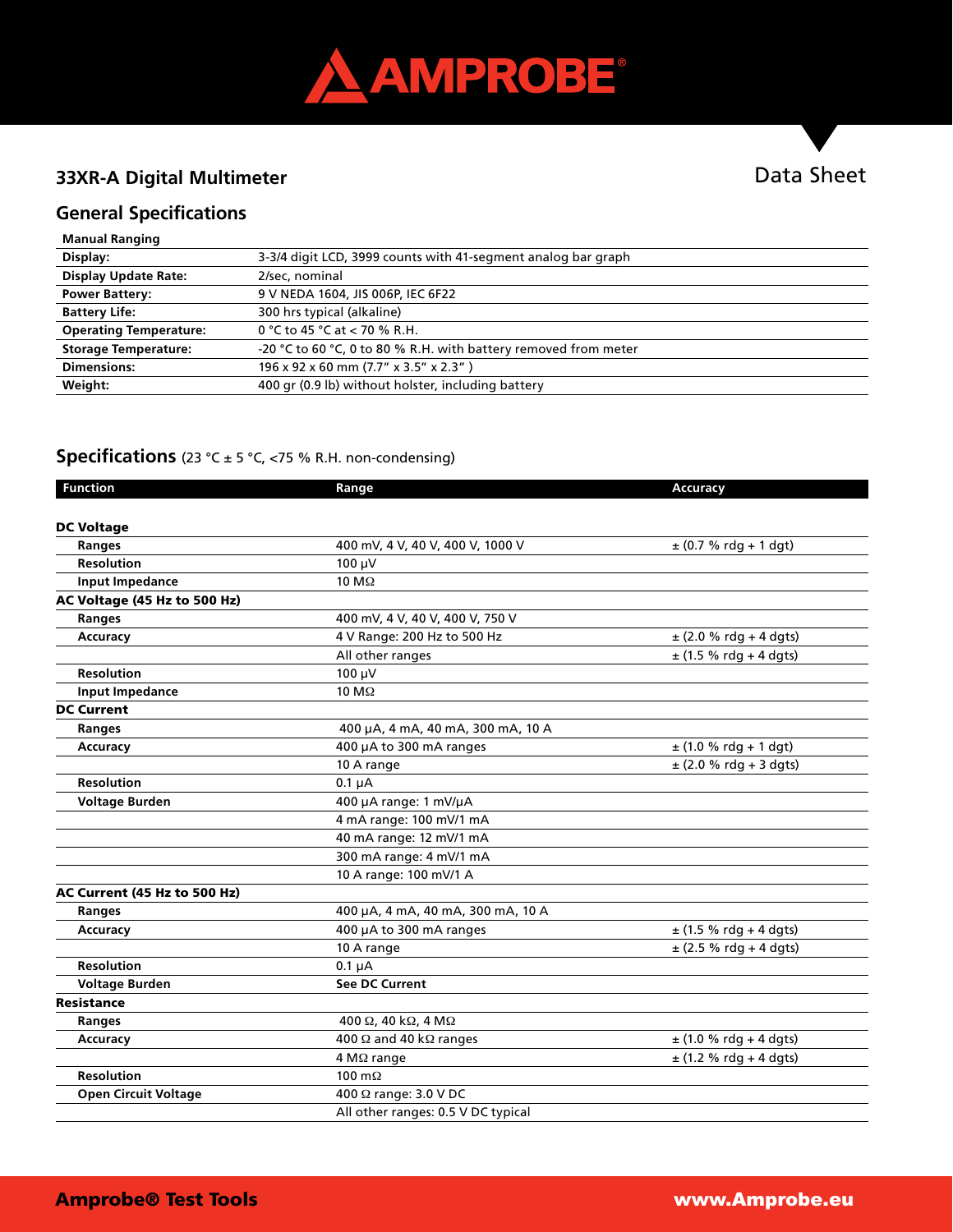

# **33XR-A Digital Multimeter** Data Sheet

### **Specifications** (23 °C ± 5 °C, <75 % R.H. non-condensing), cont.

| <b>Function</b>                | Range                                                               | Accuracy                    |  |  |
|--------------------------------|---------------------------------------------------------------------|-----------------------------|--|--|
| Capacitance                    |                                                                     |                             |  |  |
| <b>Ranges</b>                  | 4 µF, 40 µF, 400 µF, 4000 µF                                        |                             |  |  |
| Accuracy                       | $4 \mu$ F range                                                     | $\pm$ (5.0 % rdg + 10 dgts) |  |  |
|                                | 40 µF, 400 µF ranges                                                | $\pm$ (5.0 % rdg + 5 dgts)  |  |  |
|                                | 4000 µF range                                                       | $\pm$ (5.0 % rdg + 15 dgts) |  |  |
| <b>Resolution</b>              | $0.1 \mu F$                                                         |                             |  |  |
| <b>Test Voltage</b>            | < 3.0 V                                                             |                             |  |  |
| <b>Test Frequency</b>          | 10 Hz                                                               |                             |  |  |
| Input Protection µA/mA input:  | 0.315 A/1000 V fast blow ceramic fuse 6.3 x 32 mm                   |                             |  |  |
| <b>Temperature</b>             |                                                                     |                             |  |  |
| Ranges                         | -20 °C to 1000 °C, -4 °F to 1832 °F                                 |                             |  |  |
| Accuracy                       | -20 °C to 10 °C                                                     | $\pm$ (2.0 % rdg + 4 °C)    |  |  |
|                                | 10 °C to 200 °C                                                     | $±(1.0 %rdg + 3 °C)$        |  |  |
|                                | 200 °C to 1000 °C                                                   | $\pm$ (3.0 % rdg + 2 °C)    |  |  |
|                                | -4 °F to 50 °F                                                      | $\pm$ (2.0 % rdg + 8 °F)    |  |  |
|                                | 50 °F to 400 °F                                                     | $\pm$ (1.0 % rdg + 6 °F)    |  |  |
|                                | 400 °F to 1832 °F                                                   | $\pm$ (3.0 % rdg + 4 °F)    |  |  |
| <b>Resolution</b>              | 1 °C, 1 °F                                                          |                             |  |  |
| <b>Frequency (autoranging)</b> |                                                                     |                             |  |  |
| <b>Ranges</b>                  | 4 kHz, 40 kHz, 400 kHz, 4 MHz, 40 MHz                               | $\pm$ (0.1 % rdg + 3 dgts)  |  |  |
| <b>Resolution</b>              | 1 Hz                                                                |                             |  |  |
| Sensitivity                    | 10 Hz to 4 MHz: > 1.5 V AC RMS                                      |                             |  |  |
|                                | 4 MHz to 40 MHz: > 2 V AC RMS, < 5 V AC RMS                         |                             |  |  |
| <b>Min Pulse Width</b>         | $> 25$ ns                                                           |                             |  |  |
| <b>Duty Cycle Limits</b>       | > 30 % and < 70 %                                                   |                             |  |  |
| Continuity                     |                                                                     |                             |  |  |
| <b>Audible Indication</b>      | $<$ 35 $\Omega$                                                     |                             |  |  |
| <b>Response Time</b>           | 100 ms                                                              |                             |  |  |
| <b>Diode Test</b>              |                                                                     |                             |  |  |
| <b>Test Current</b>            | 1.0 mA (approximate)                                                | $\pm$ (1.5 % rdg + 3 dgts)  |  |  |
| <b>Resolution</b>              | 1 mV                                                                |                             |  |  |
| <b>Open Circuit Volts</b>      | 3.0 V DC typical                                                    |                             |  |  |
| <b>Peak Hold</b>               |                                                                     |                             |  |  |
| <b>AC Volts Accuracy</b>       | 40 V to 750 V                                                       | $\pm$ (3.0 % rdg + 60 dgts) |  |  |
| <b>AC Current Accuracy</b>     |                                                                     | $\pm$ (3.0 % rdg + 60 dgts) |  |  |
| <b>Response Time</b>           | > 1 ms                                                              |                             |  |  |
| <b>Overload Protection</b>     |                                                                     |                             |  |  |
| <b>AC/DC Voltage</b>           | 400 mV range: 1000 V DC or 750 V AC RMS 15 sec                      |                             |  |  |
|                                | All other ranges: 1000 V DC or 750 V AC RMS                         |                             |  |  |
| <b>AC/DC Current</b>           | uA/mA input: 0.315 A /1000 V fast-blow ceramic (6.3 x 32 mm)        |                             |  |  |
|                                | 10 A input: 10 A /1000 V fast-blow ceramic (10 x 38 mm)             |                             |  |  |
|                                | (10 A for 4 minutes maximum followed by a 12 minute cooling period) |                             |  |  |
| Resistance                     | 1000 V DC OR 750 V AC RMS                                           |                             |  |  |
| Continuity                     | 1000 V DC OR 750 V AC RMS                                           |                             |  |  |
| <b>Diode Test</b>              | 1000 V DC OR 750 V AC RMS                                           |                             |  |  |
| Capacitance                    | 0.315 A /1000 V fast-blow ceramic (6.3 x 32 mm)                     |                             |  |  |
| Temperature                    | 1000 V DC OR 750 V AC RMS                                           |                             |  |  |
| Frequency                      | 1000 V DC OR 750 V AC RMS                                           |                             |  |  |